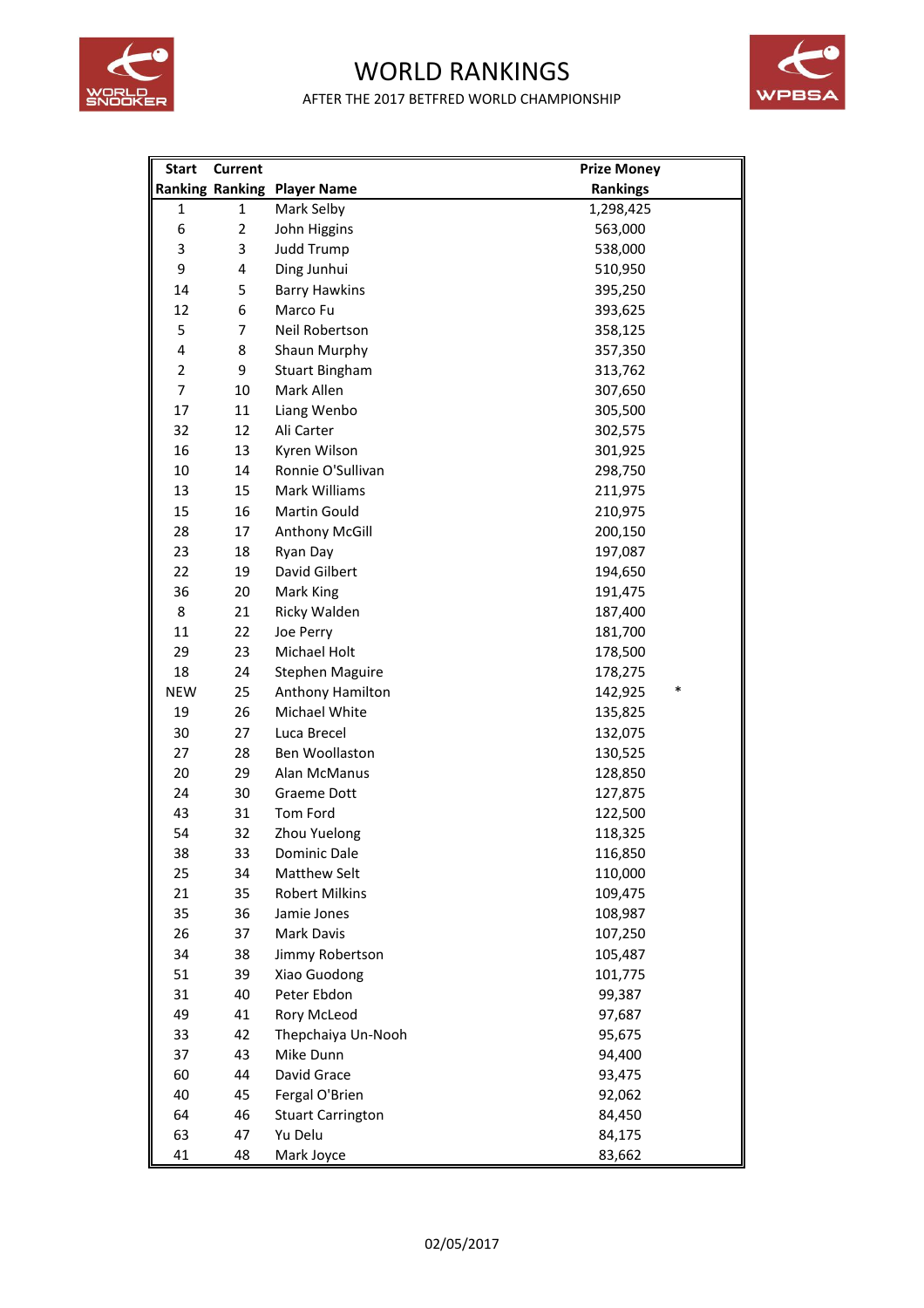

## WORLD RANKINGS AFTER THE 2017 BETFRED WORLD CHAMPIONSHIP



| <b>Start</b> | <b>Current</b> |                                    | <b>Prize Money</b> |        |
|--------------|----------------|------------------------------------|--------------------|--------|
|              |                | <b>Ranking Ranking Player Name</b> | <b>Rankings</b>    |        |
| 56           | 49             | Andrew Higginson                   | 79,200             |        |
| 48           | 50             | Tian Pengfei                       | 77,575             |        |
| 46           | 51             | Sam Baird                          | 76,025             |        |
| 50           | 52             | Kurt Maflin                        | 75,687             |        |
| 55           | 53             | Robbie Williams                    | 74,650             |        |
| 39           | 54             | Jack Lisowski                      | 74,162             |        |
| 44           | 55             | <b>Matthew Stevens</b>             | 72,412             |        |
| <b>NEW</b>   | 56             | Yan Bingtao                        | 71,125             | *      |
| 42           | 57             | Gary Wilson                        | 68,862             |        |
| 52           | 58             | Li Hang                            | 68,075             |        |
| 73           | 59             | Hossein Vafaei                     | 65,625             |        |
| 61           | 60             | <b>Oliver Lines</b>                | 64,787             |        |
| 65           | 61             | Alfie Burden                       | 64,350             |        |
| 72           | 62             | <b>Daniel Wells</b>                | 63,512             |        |
| 70           | 63             | Chris Wakelin                      | 61,275             |        |
| 69           | 64             | Noppon Saengkham                   | 60,050             |        |
| <b>NEW</b>   | 65             | Scott Donaldson                    | 59,525             | $\ast$ |
| 62           | 66             | lan Burns                          | 57,812             |        |
| 68           | 67             | Ross Muir                          | 55,150             |        |
| 47           | 68             | Rod Lawler                         | 52,437             |        |
| 59           | 69             | Robin Hull                         | 52,375             |        |
| 45           | 70             | Dechawat Poomjaeng                 | 51,275             |        |
| 53           | 71             | Joe Swail                          | 49,387             |        |
| 71           | 72             | Nigel Bond                         | 48,275             |        |
| 57           | 73             | Ken Doherty                        | 47,400             |        |
| 66           | 74             | Martin O'Donnell                   | 46,950             |        |
| 76           | 75             | <b>Rhys Clark</b>                  | 42,250             |        |
| 67           | 76             | Jamie Cope                         | 39,125             |        |
| <b>NEW</b>   | 77             | John Astley                        | 39,125             | ∗      |
| <b>NEW</b>   | 78             | Zhang Anda                         | 38,500             |        |
| 92           | 79             | Akani Songsermsawad                | 37,500             |        |
| <b>NEW</b>   | 80             | Liam Highfield                     | 35,225             | *      |
| <b>NEW</b>   | 81             | Lee Walker                         | 33,825             | *      |
| <b>NEW</b>   | 82             | Mei Xiwen                          | 32,212             | *      |
| 86           | 83             | <b>Eden Sharav</b>                 | 30,225             |        |
| 58           | 84             | Jamie Burnett                      | 26,025             |        |
| <b>NEW</b>   | 85             | Hammad Miah                        | 25,837             | *      |
| 84           | 86             | Allan Taylor                       | 23,737             |        |
| <b>NEW</b>   | 87             | Zhao Xintong                       | 23,537             | *      |
| <b>NEW</b>   | 88             | James Wattana                      | 23,500             | ∗      |
| 74           | 89             | Sean O'Sullivan                    | 23,300             |        |
| <b>NEW</b>   | 90             | Michael Georgiou                   | 23,237             | *      |
| 79           | 91             | Paul Davison                       | 22,250             |        |
| <b>NEW</b>   | 92             | Mitchell Mann                      | 22,025             | *      |
| 77           | 93             | Sanderson Lam                      | 20,950             |        |
| 91           | 94             | Jimmy White                        | 20,025             |        |
| 78           | 95             | Zhang Yong                         | 19,550             |        |
| <b>NEW</b>   | 96             | Jak Jones                          | 18,862             | ∗      |